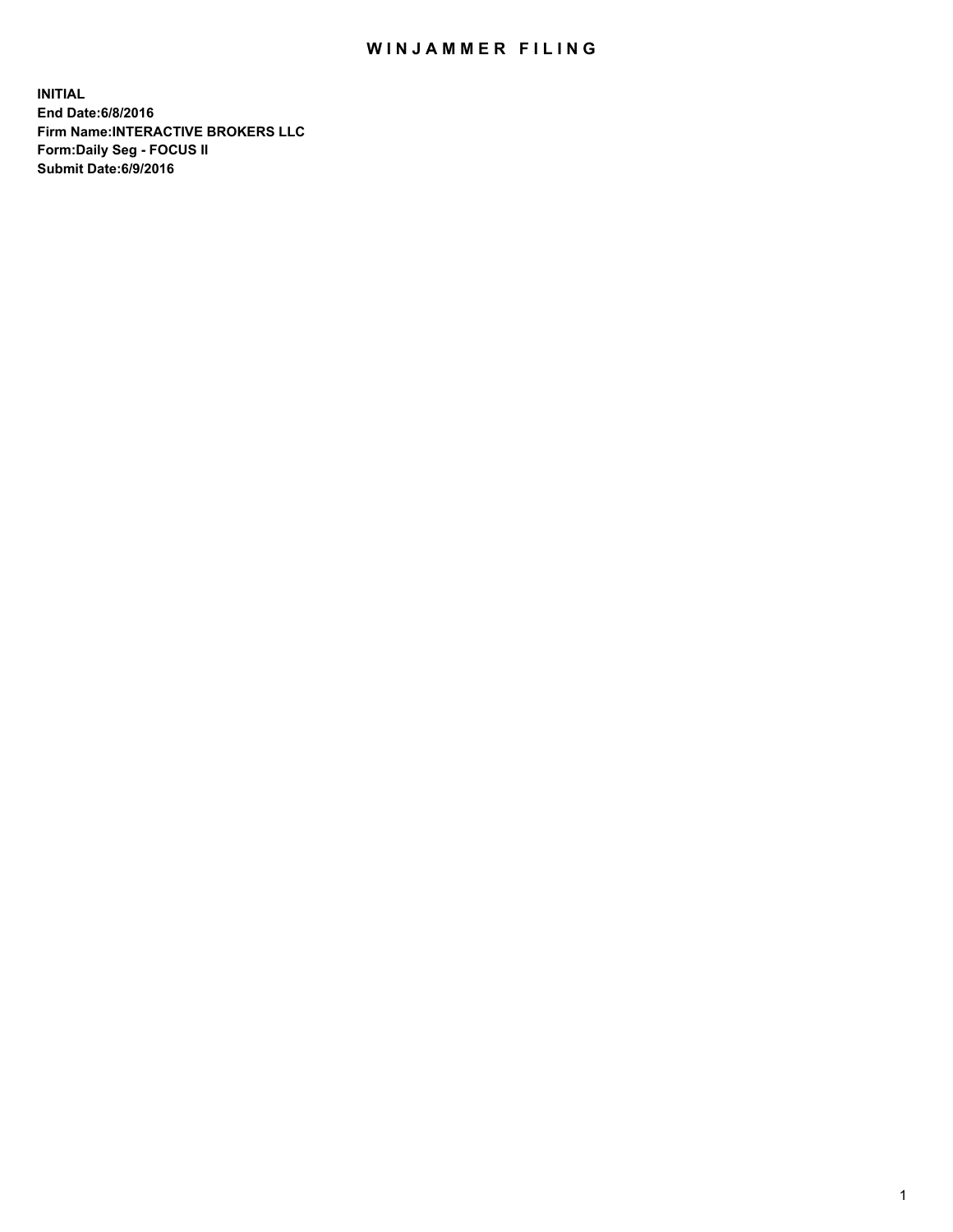## **INITIAL End Date:6/8/2016 Firm Name:INTERACTIVE BROKERS LLC Form:Daily Seg - FOCUS II Submit Date:6/9/2016 Daily Segregation - Cover Page**

| Name of Company<br><b>Contact Name</b><br><b>Contact Phone Number</b><br><b>Contact Email Address</b>                                                                                                                                                                                                                          | <b>INTERACTIVE BROKERS LLC</b><br>James Menicucci<br>203-618-8085<br>jmenicucci@interactivebrokers.c<br>om |
|--------------------------------------------------------------------------------------------------------------------------------------------------------------------------------------------------------------------------------------------------------------------------------------------------------------------------------|------------------------------------------------------------------------------------------------------------|
| FCM's Customer Segregated Funds Residual Interest Target (choose one):<br>a. Minimum dollar amount: ; or<br>b. Minimum percentage of customer segregated funds required:%; or<br>c. Dollar amount range between: and; or<br>d. Percentage range of customer segregated funds required between:% and%.                          | $\overline{\mathbf{0}}$<br>$\overline{\mathbf{0}}$<br>155,000,000 245,000,000<br>00                        |
| FCM's Customer Secured Amount Funds Residual Interest Target (choose one):<br>a. Minimum dollar amount: ; or<br>b. Minimum percentage of customer secured funds required:%; or<br>c. Dollar amount range between: and; or<br>d. Percentage range of customer secured funds required between: % and %.                          | $\overline{\mathbf{0}}$<br>$\mathbf 0$<br>80,000,000 120,000,000<br>00                                     |
| FCM's Cleared Swaps Customer Collateral Residual Interest Target (choose one):<br>a. Minimum dollar amount: ; or<br>b. Minimum percentage of cleared swaps customer collateral required:% ; or<br>c. Dollar amount range between: and; or<br>d. Percentage range of cleared swaps customer collateral required between:% and%. | $\overline{\mathbf{0}}$<br>$\underline{\mathbf{0}}$<br>0 <sub>0</sub><br>0 <sub>0</sub>                    |

Attach supporting documents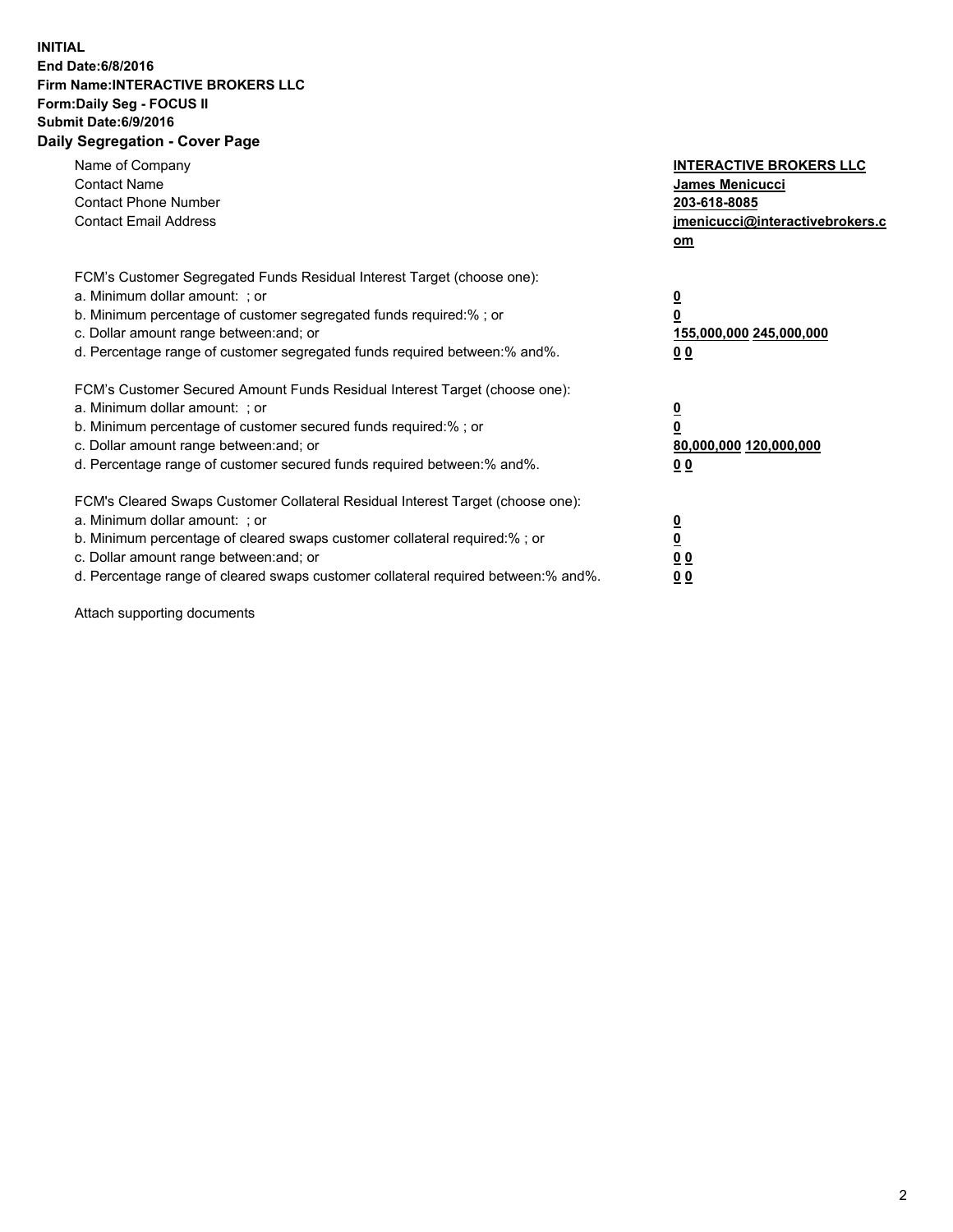## **INITIAL End Date:6/8/2016 Firm Name:INTERACTIVE BROKERS LLC Form:Daily Seg - FOCUS II Submit Date:6/9/2016 Daily Segregation - Secured Amounts**

|     | Foreign Futures and Foreign Options Secured Amounts                                         |                                        |
|-----|---------------------------------------------------------------------------------------------|----------------------------------------|
|     | Amount required to be set aside pursuant to law, rule or regulation of a foreign            | $0$ [7305]                             |
|     | government or a rule of a self-regulatory organization authorized thereunder                |                                        |
| 1.  | Net ledger balance - Foreign Futures and Foreign Option Trading - All Customers             |                                        |
|     | A. Cash                                                                                     | 300,174,096 [7315]                     |
|     | B. Securities (at market)                                                                   | $0$ [7317]                             |
| 2.  | Net unrealized profit (loss) in open futures contracts traded on a foreign board of trade   | 7,718,961 [7325]                       |
| 3.  | Exchange traded options                                                                     |                                        |
|     | a. Market value of open option contracts purchased on a foreign board of trade              | 61,795 [7335]                          |
|     | b. Market value of open contracts granted (sold) on a foreign board of trade                | -68,591 [7337]                         |
| 4.  | Net equity (deficit) (add lines 1. 2. and 3.)                                               | 307,886,261 [7345]                     |
| 5.  | Account liquidating to a deficit and account with a debit balances - gross amount           | 108,754 [7351]                         |
|     | Less: amount offset by customer owned securities                                            | 0 [7352] 108,754 [7354]                |
| 6.  | Amount required to be set aside as the secured amount - Net Liquidating Equity              | 307,995,015 [7355]                     |
|     | Method (add lines 4 and 5)                                                                  |                                        |
| 7.  | Greater of amount required to be set aside pursuant to foreign jurisdiction (above) or line | 307,995,015 [7360]                     |
|     | 6.                                                                                          |                                        |
|     | FUNDS DEPOSITED IN SEPARATE REGULATION 30.7 ACCOUNTS                                        |                                        |
| 1.  | Cash in banks                                                                               |                                        |
|     | A. Banks located in the United States                                                       | 7,700,000 [7500]                       |
|     | B. Other banks qualified under Regulation 30.7                                              | 0 [7520] 7,700,000 [7530]              |
| 2.  | Securities                                                                                  |                                        |
|     | A. In safekeeping with banks located in the United States                                   | 355,128,580 [7540]                     |
|     | B. In safekeeping with other banks qualified under Regulation 30.7                          | 0 [7560] 355,128,580 [7570]            |
| 3.  | Equities with registered futures commission merchants                                       |                                        |
|     | A. Cash                                                                                     | $0$ [7580]                             |
|     | <b>B.</b> Securities                                                                        | $0$ [7590]                             |
|     | C. Unrealized gain (loss) on open futures contracts                                         | $0$ [7600]                             |
|     | D. Value of long option contracts                                                           | $0$ [7610]                             |
|     | E. Value of short option contracts                                                          | 0 [7615] 0 [7620]                      |
| 4.  | Amounts held by clearing organizations of foreign boards of trade                           |                                        |
|     | A. Cash                                                                                     | $0$ [7640]                             |
|     | <b>B.</b> Securities                                                                        | $0$ [7650]                             |
|     | C. Amount due to (from) clearing organization - daily variation                             | $0$ [7660]                             |
|     | D. Value of long option contracts                                                           | $0$ [7670]                             |
|     | E. Value of short option contracts                                                          | 0 [7675] 0 [7680]                      |
| 5.  | Amounts held by members of foreign boards of trade                                          |                                        |
|     | A. Cash                                                                                     | 65,870,398 [7700]                      |
|     | <b>B.</b> Securities                                                                        | $0$ [7710]                             |
|     | C. Unrealized gain (loss) on open futures contracts                                         | 1,767,774 [7720]                       |
|     | D. Value of long option contracts                                                           | 61,795 [7730]                          |
|     | E. Value of short option contracts                                                          | -68,591 [7735] 67,631,376 [7740]       |
| 6.  | Amounts with other depositories designated by a foreign board of trade                      | $0$ [7760]                             |
| 7.  | Segregated funds on hand                                                                    | $0$ [7765]                             |
| 8.  | Total funds in separate section 30.7 accounts                                               | 430,459,956 [7770]                     |
| 9.  | Excess (deficiency) Set Aside for Secured Amount (subtract line 7 Secured Statement         | 122,464,941 [7380]                     |
|     | Page 1 from Line 8)                                                                         |                                        |
| 10. | Management Target Amount for Excess funds in separate section 30.7 accounts                 |                                        |
| 11. | Excess (deficiency) funds in separate 30.7 accounts over (under) Management Target          | 80,000,000 [7780]<br>42,464,941 [7785] |
|     |                                                                                             |                                        |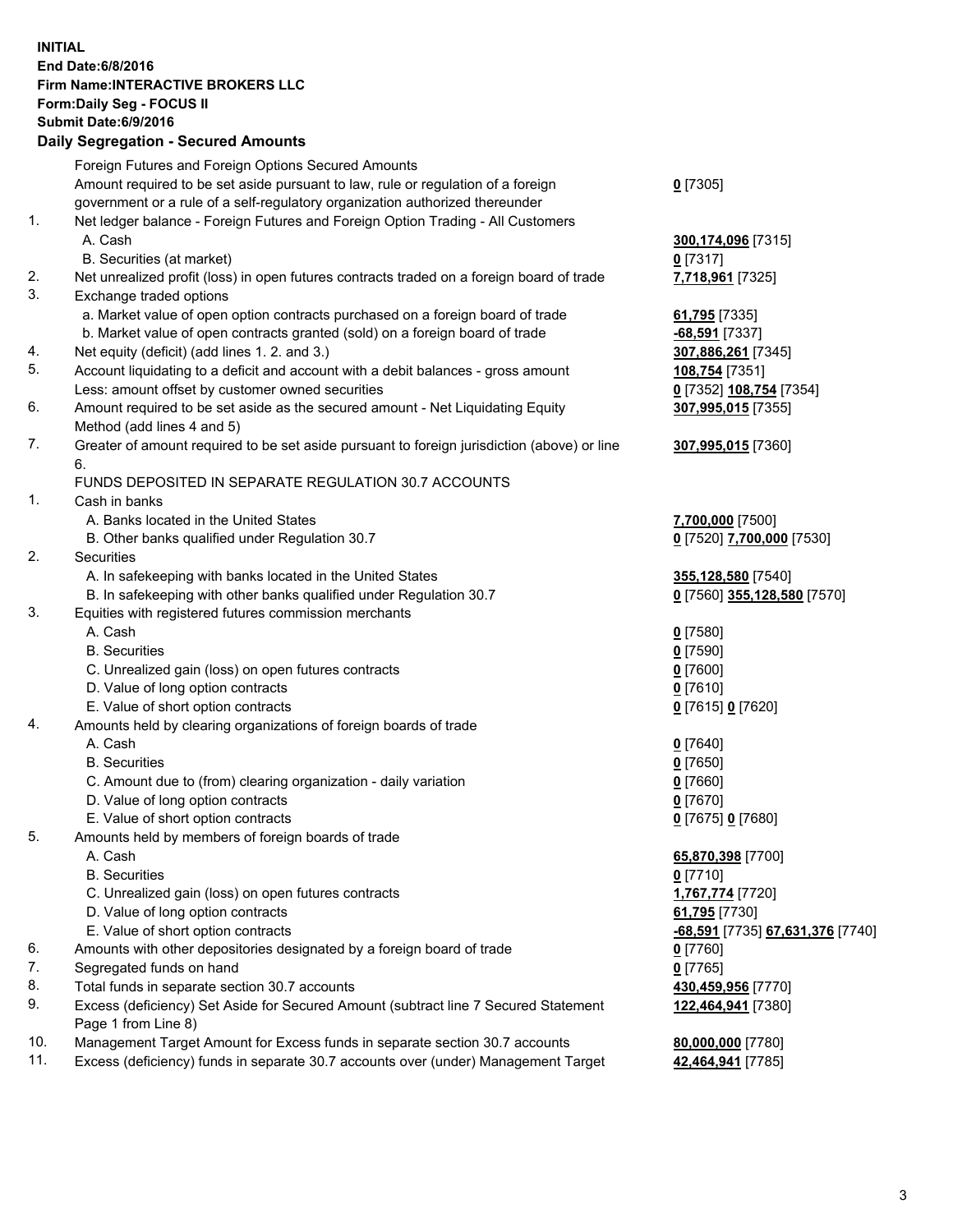**INITIAL End Date:6/8/2016 Firm Name:INTERACTIVE BROKERS LLC Form:Daily Seg - FOCUS II Submit Date:6/9/2016 Daily Segregation - Segregation Statement** SEGREGATION REQUIREMENTS(Section 4d(2) of the CEAct) 1. Net ledger balance A. Cash **2,832,656,145** [7010] B. Securities (at market) **0** [7020] 2. Net unrealized profit (loss) in open futures contracts traded on a contract market **-46,156,541** [7030] 3. Exchange traded options A. Add market value of open option contracts purchased on a contract market **166,905,041** [7032] B. Deduct market value of open option contracts granted (sold) on a contract market **-248,883,730** [7033] 4. Net equity (deficit) (add lines 1, 2 and 3) **2,704,520,915** [7040] 5. Accounts liquidating to a deficit and accounts with debit balances - gross amount **92,043** [7045] Less: amount offset by customer securities **0** [7047] **92,043** [7050] 6. Amount required to be segregated (add lines 4 and 5) **2,704,612,958** [7060] FUNDS IN SEGREGATED ACCOUNTS 7. Deposited in segregated funds bank accounts A. Cash **200,222,137** [7070] B. Securities representing investments of customers' funds (at market) **1,635,879,167** [7080] C. Securities held for particular customers or option customers in lieu of cash (at market) **0** [7090] 8. Margins on deposit with derivatives clearing organizations of contract markets A. Cash **112,654,846** [7100] B. Securities representing investments of customers' funds (at market) **1,043,505,442** [7110] C. Securities held for particular customers or option customers in lieu of cash (at market) **0** [7120] 9. Net settlement from (to) derivatives clearing organizations of contract markets **-6,071,459** [7130] 10. Exchange traded options A. Value of open long option contracts **167,009,562** [7132] B. Value of open short option contracts **-248,988,190** [7133] 11. Net equities with other FCMs A. Net liquidating equity **0** [7140] B. Securities representing investments of customers' funds (at market) **0** [7160] C. Securities held for particular customers or option customers in lieu of cash (at market) **0** [7170] 12. Segregated funds on hand **0** [7150] 13. Total amount in segregation (add lines 7 through 12) **2,904,211,505** [7180] 14. Excess (deficiency) funds in segregation (subtract line 6 from line 13) **199,598,547** [7190] 15. Management Target Amount for Excess funds in segregation **155,000,000** [7194] 16. Excess (deficiency) funds in segregation over (under) Management Target Amount **44,598,547** [7198]

Excess